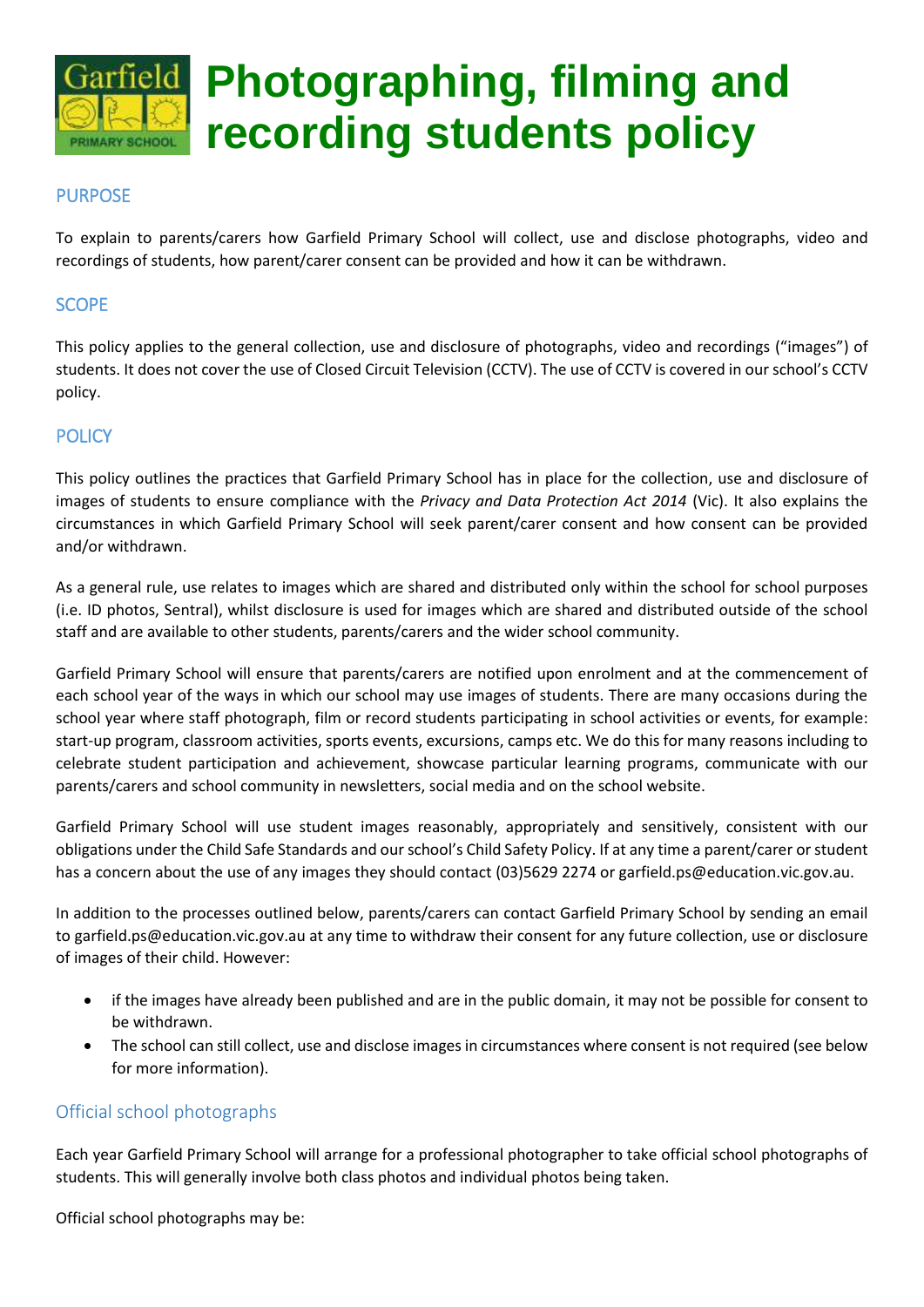

- purchased by parents/carers
- used for school identification cards
- stored on CASES21 and Sentral for educational and administrative purposes.

Garfield Primary School will notify parents/carers in advance of the official school photographs being taken to give them an opportunity to decide whether their child will be included in the official school photographs.

Parents/carers who choose to opt-out of having their child participate in official school photographs must contact Garfield Primary School on (03) 5629 2274 or garfield.ps@education.vic.gov.au before the date photos are scheduled to be taken to advise that their child will not participate. There is no obligation on any parent or carer to purchase any photographs taken.

## Images for use and disclosure within the school community and ordinary school communications

From time to time Garfield Primary School may photograph, film or record students to use within the school community, including:

- in the school's communication, learning and teaching tools (for example, emails, classroom apps that can only be accessed by students, parents or school staff with passwords eg Sentral, Seesaw, Class Dojo etc)
- for display in school classrooms, on noticeboards etc
- in the school's newsletter
- to support student's health and wellbeing (eg photographs of pencil grip to assist in OT assessments)

An Annual Consent Form and Collection Notice will be distributed to parents/carers on enrolment and also at the beginning of each school year.

# Images to be used or disclosed outside the school community

## **External use or disclosure by the school**

Photographs, video or recordings of students may also be used in publications that are accessible to the public, including:

- on the school's website
- on the school's social media accounts
- in the school Year Book

The Annual Consent Form and Collection Notice also covers these types of uses and will be distributed to parents/carers on enrolment and also at the beginning of each school year. We will notify you individually if we are considering using any images of your child for specific advertising or promotional purposes.

#### **Media**

The media, or the Department of Education and Training's media team, may seek to photograph, film or record students for a news story or school event. This may include broadcast media, online or social media or print media, including newspapers and magazine publications.

When our school receives such requests Garfield Primary School will: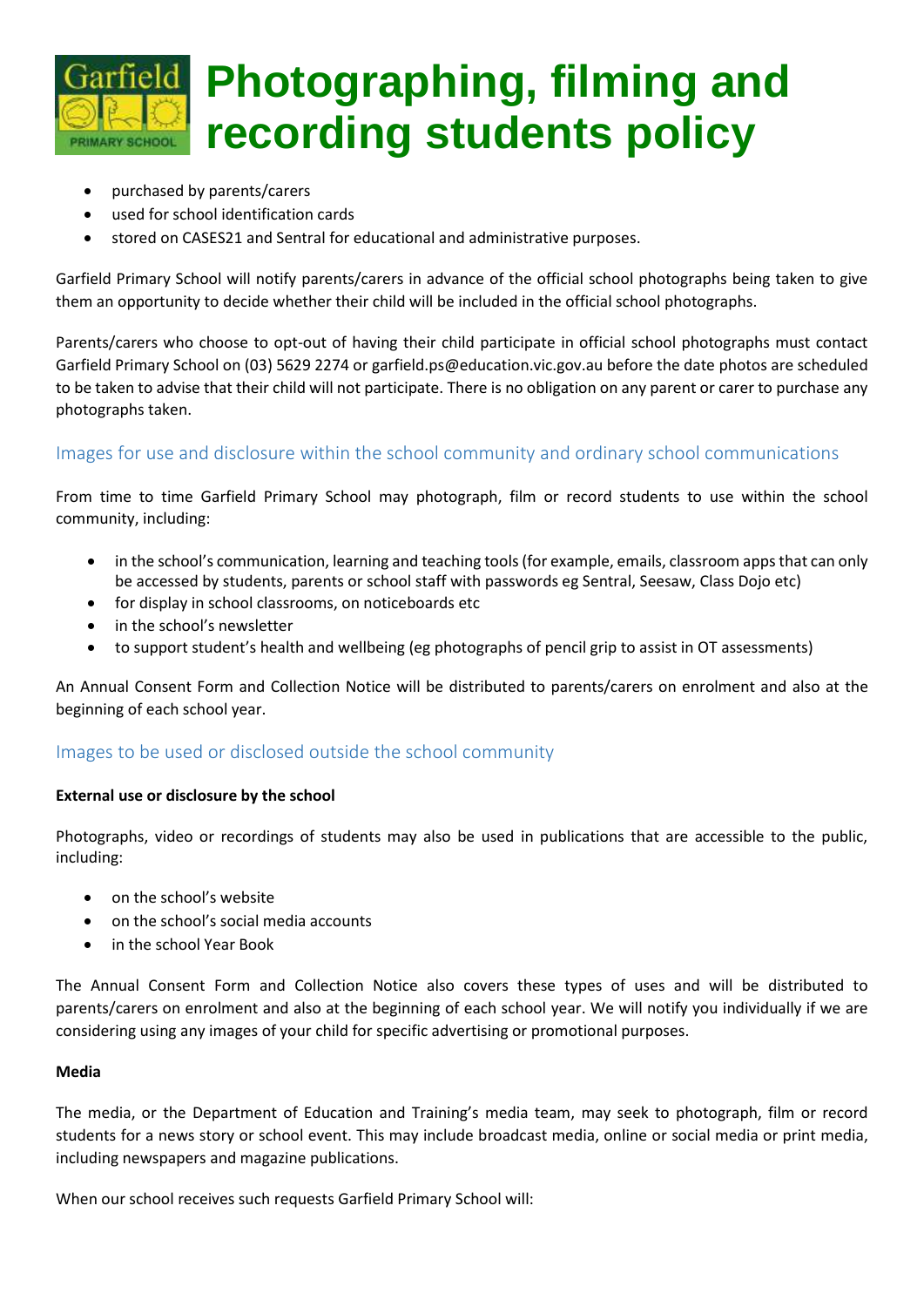

- provide parents/carers with information about the organisation involved and when/for what purposes the photography, filming or recording will occur
- seek prior, express parent/carer consent in writing.

Students will only be photographed, filmed or recorded by the media at school if express consent is provided for that specific media event. Neither the school nor the Department own or control any photographs, video or recordings of students taken by the media.

## **Other external collection, use or disclosure**

If there is a situation which will involve the collection, use or disclosure of images of students by or to third parties which is not otherwise covered by this policy, Garfield Primary School will:

- provide parents/carers with information about the event or activity, the organisation involved and when the photography, filming or recording will occur
- seek prior, express parent/carer consent in writing.

# School performances, sporting events and other school approved activities

Garfield Primary School endeavours to respect the privacy of all members of our school community and requests that parents/carers, students and invited guests do not photograph, film or record school performances, sporting events and other school-approved activities.

Neither the school nor the Department own or control any images of students taken by parents/carers, students or their invited guests at school activities.

# Images to manage student behaviour or fulfil our school's legal obligations

On occasion it may be necessary for school staff to photograph, film or record students when necessary to:

- fulfil legal obligations, including to:
	- o take reasonable steps to reduce the risk of reasonably foreseeable harm to students staff and visitors (duty of care)
	- o provide a safe and suitable workplace (occupational health and safety law)
- for identification purposes, when necessary to implement discipline and/or behaviour management policies.

Garfield Primary School does not require or obtain consent from parents/carers or students to photograph, film or record students for these reasons. However, when Garfield Primary School photographs, films or records a student for any of these purposes, staff will only collect and use such images in a way that is reasonable and appropriate in the circumstances.

## Staff use of personal devices

School staff may use their own personal devices to capture images of students for reasonable and legitimate educational purposes. If this occurs, staff are expected to upload the images to the school database and delete the images from their device within a week of the images being captured.